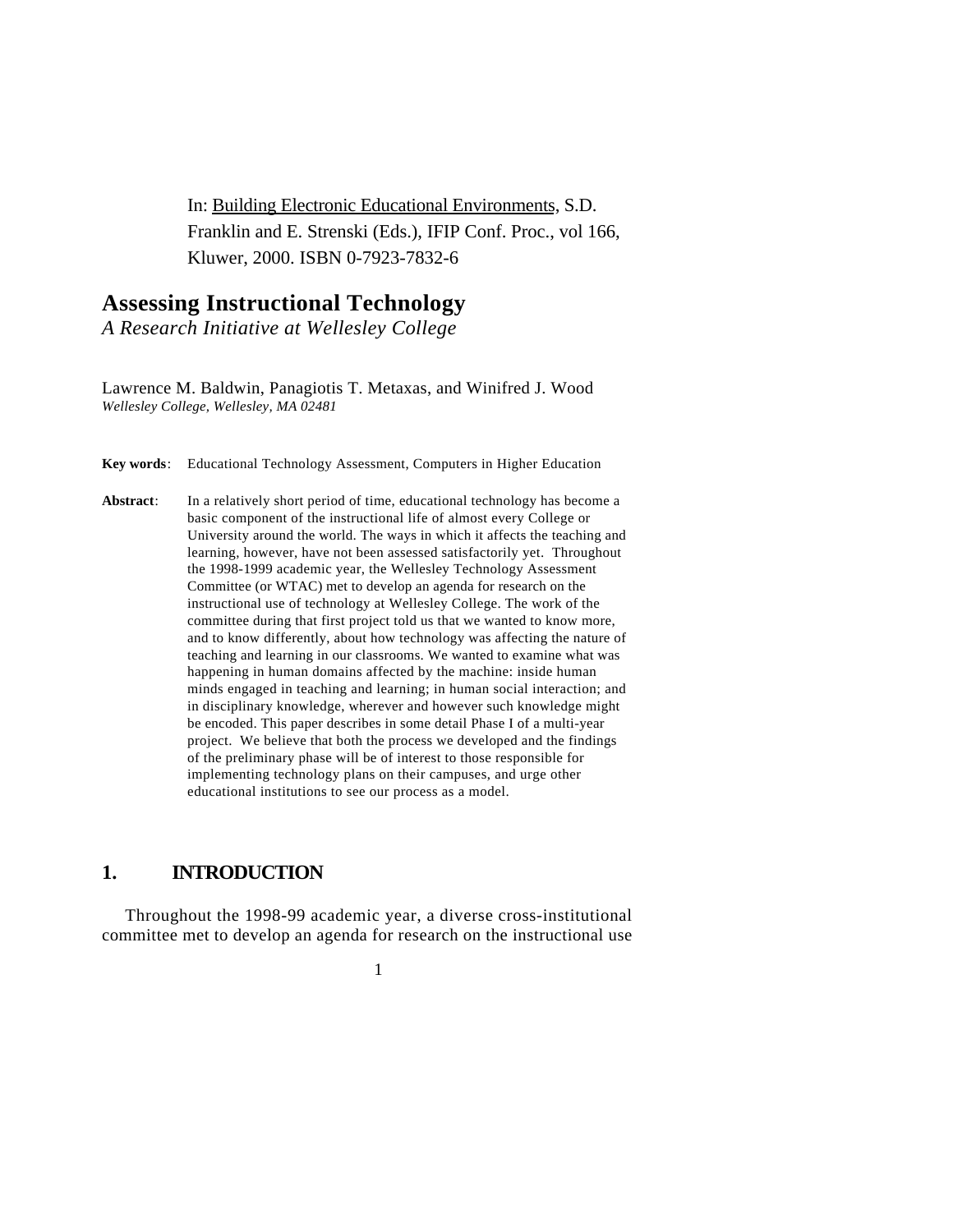of technology at Wellesley College. The WTAC, of which the authors are members, grew out of an earlier task force charged to survey the diffusion of technology on the campus for the purposes of budget and policy planning. Our work during that first project told us that we wanted to know more, and to know differently, about how technology was affecting the nature of teaching and learning in our classrooms. We wanted to examine what was happening in human domains affected by the machine: inside human minds engaged in teaching and learning; in human social interaction; and in disciplinary knowledge, wherever and however such knowledge might be encoded.

In this paper, we describe Phase I of a multi-year project, during which we brought our larger questions into sharper focus and set the stage for further research on the roles, benefits and dangers of using email and the web. We believe that both the process we developed and the findings of the preliminary phase will be of interest to those responsible for implementing technology plans on their campuses, and urge other educational institutions to see our process as a model.

The remaining of this section addresses the rationale behind our strategy and a brief history of the efforts to build an infrastructure for instructional technology at Wellesley College. Section 2 discusses the methodology employed by the WTAC committee while section 3 analyses the results of faculty and student focus group surveys. Finally, section 4 describes the current and future research plans initiated by the committee.

## **1.1 Rationale**

The campus community reacts in complex ways to the introduction of new technology. On the one hand, faculty frequently complain that technology is being imposed on them from the top down—even as they are making their own requests for particular technological needs. And on the other hand, administrators fear that their technology dollars will not be well spent, even as they struggle to move their campuses farther and faster into the technological future. Administrators have their ideas; faculty have theirs. And students (and parents), of course, have theirs.

We have granted technology a place in the classroom with little knowledge of but a great deal of hope about the role it will play in the instructional process. It has not been instructional need that has driven the widespread infusion of technology into the educational setting. Campus-wide information systems including email and electronic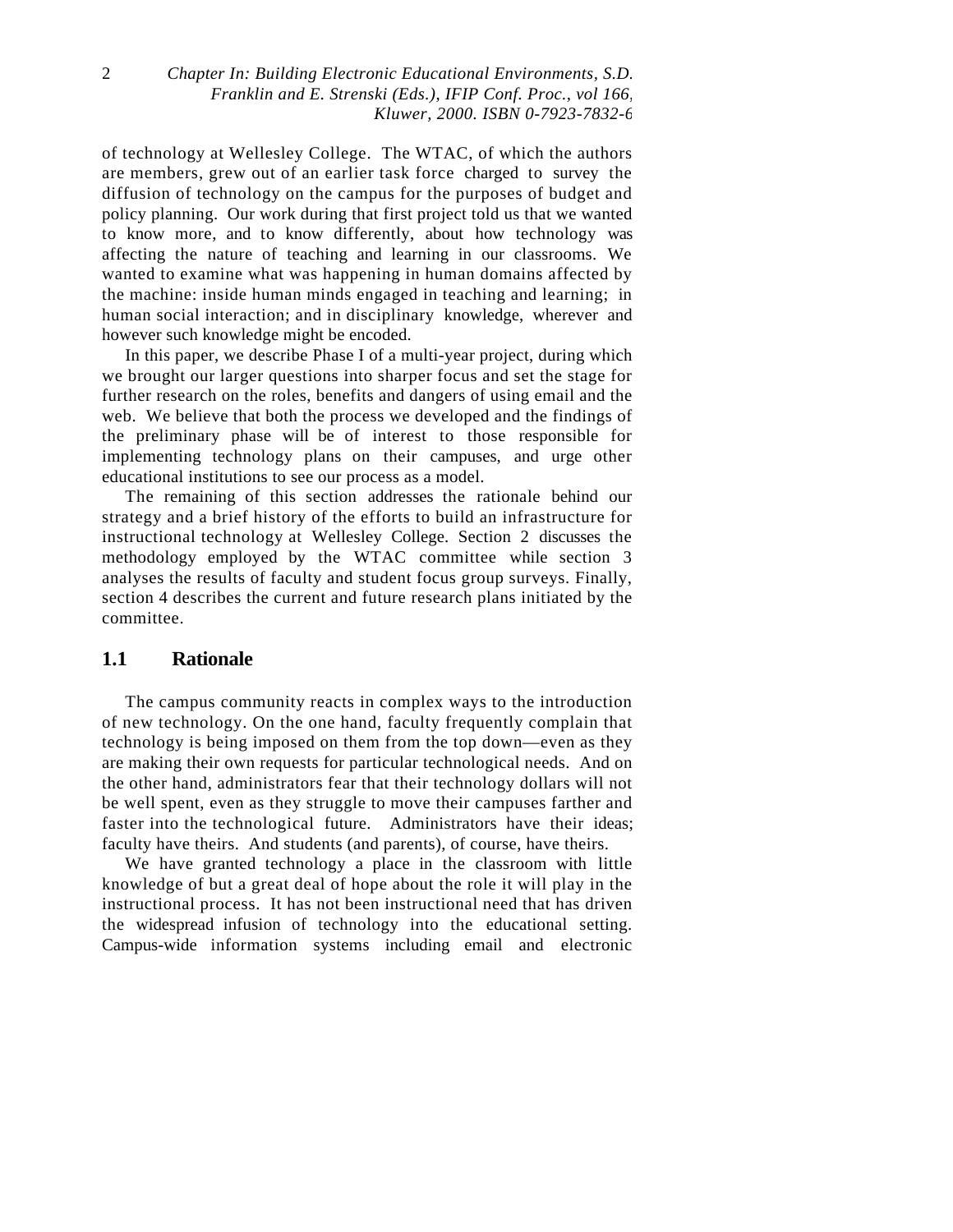messaging systems were put in place for business purposes and adapted to teaching purposes, rather than the other way 'round. Teachers, even at the college level, have come to technology late, and in limited numbers, so a rich understanding of the role of technology in learning has yet to be developed. (And such an understanding is complicated by the fact that technology is a moving target, constantly changing.)

And technology is expensive. Those who provide the funds to equip and maintain our classrooms with wiring and machines want to believe that they are getting something back for their investment. These providers ask, legitimately, the first questions that are inevitably asked of instructional technology: "*Does technology improve learning?*" Teachers ask a corresponding question: "*Will my investment in time pay off? Can I teach any better using technology than I can without?*"

WTAC seeks to redefine these questions. By now, it is a commonplace that technology is here to stay. A classroom devoid of technology would be of little interest to the new generations of students who come our way. And by now, teachers have had time to develop technological implementations of a wide variety. WTAC, therefore, has framed the questions differently: *"How are teachers teaching and students learning in today's technological world?"* How are teachers shaping the classroom, what challenges are they facing, what surprises have they encountered, what commonalties and differences lie across different uses of technology? Equally important to our project is deciding *who asks* the questions, *who answers* them, and *with whom* are the answers shared?

It is important, we believe, to seek answers to these questions in places that we haven't looked before; to survey not only people who are highly visible users of technology but also those who are resistant, or who are new to this kind of teaching; to survey not only teachers but also students; to involve not only faculty and students, but also administrators, librarians, and learning specialists. Finally, we seek to distribute our findings across disciplinary and administrative lines. Hence, the co-authors of this report include the Director of the Office of Institutional Research, the Chair of the Computer Science Department, and the Director of the Writing Program at Wellesley College. The three authors all served as members of WTAC and make an effort, in this report, to faithfully report the workings of this committee; we write with the committee's approval. But to the extent that the comments made in this report are interpretative in nature, the authors take primary responsibility for those interpretations.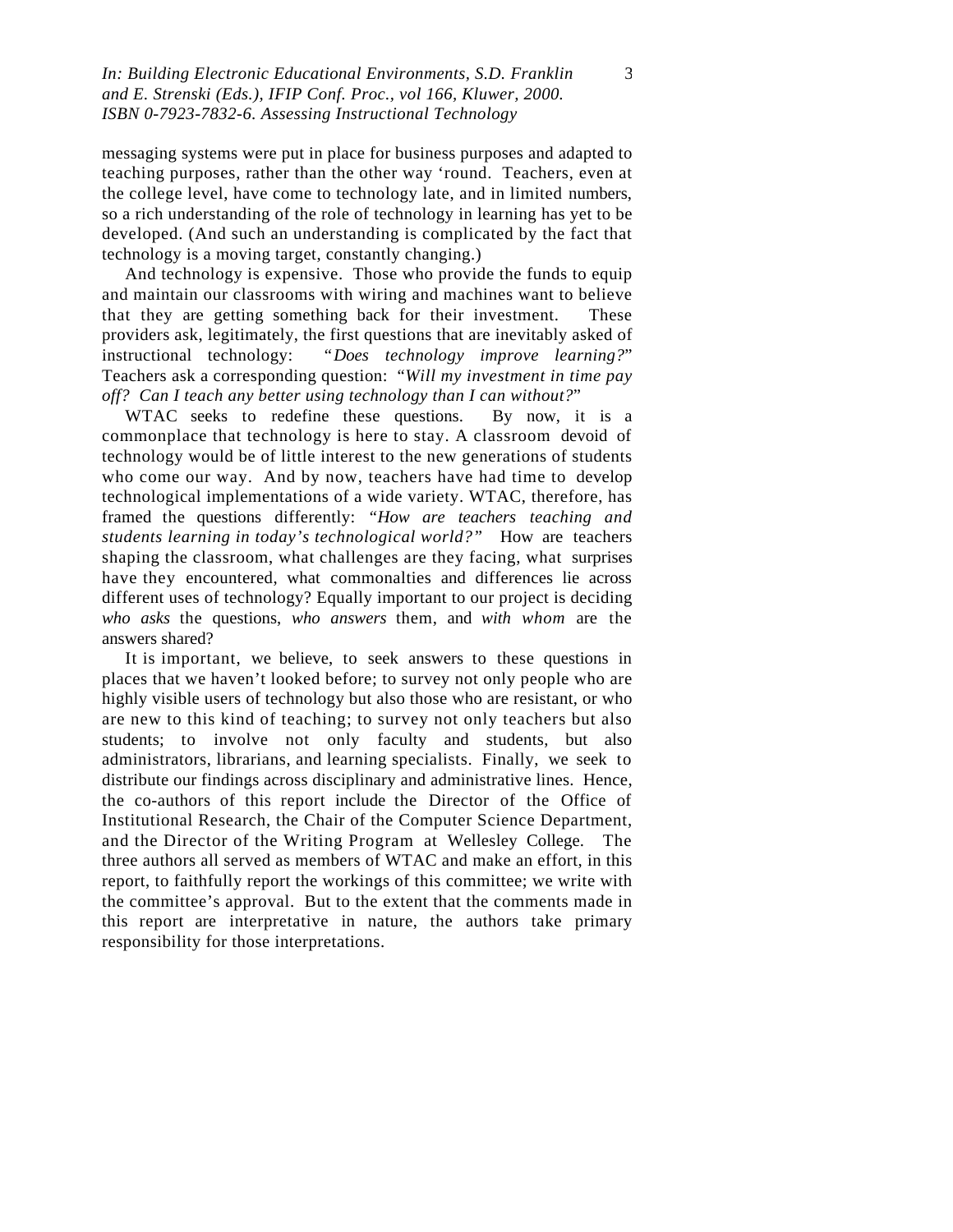# **1.2 History**

Wellesley College, a selective liberal arts college for women located in a quiet town just outside of Boston, Massachusetts, U.S., has, for several years, enjoyed a place on "America's 100 most wired colleges" list (ZDnet, 1999). However, this status has not come quickly or easily, nor do we feel that we yet fully understand how to teach well with the wiring we have, or how to teach broadly with it.

In 1989, when the College underwent reaccredidation, the visiting committee noted as a shortcoming that Wellesley lagged behind similar colleges in its uses of technology. This report provided the impetus for a series of technological initiatives that led to a gradual expansion of instruction by technology, to the point that we are now poised to address serious questions about the impact of technology on our teaching.

Table 1 summarises key points in the history of our technological development. Each point in this history was strategically developed; looking at this history retrospectively, however, it is clear that, though we operated with a reasonably long-range vision at every stage of the planning process, one's vision with regard to technology is always naturally limited.

|      | Table 1. Development of a Technological Infrastructure at Wellesley         |
|------|-----------------------------------------------------------------------------|
| 1969 | Rental time on IBM 1130 to use for instruction                              |
| 1973 | Use of the Dartmouth Timesharing System part-time                           |
| 1976 | Purchase of a DEC-System 2040, first local system                           |
| 1984 | Birth of the CS Department, with concomitant increase in facilities         |
| 1989 | The "Committee of the 90s" report advocates: a PC on every faculty desktop; |
|      | establishment of several "PC-equipped" wired classrooms                     |
| 1991 | Faculty workstation project is completed                                    |
| 1994 | "PC-equipped classroom" in every building is accomplished                   |
| 1994 | Every dorm is wired (the "dormnet" project)                                 |
|      | Campus-Wide Information System is established; access to WWW                |
| 1997 | Media Center established                                                    |
| 1998 | Web literacy course introduced                                              |

If we present the history as above, however, we highlight only the installation of wiring and equipment—necessary, of course, before anything substantive can be done, but certainly not the real story of instructional technology. For that story to be told, we must highlight the series of campus-wide committees that were established to find ways to move from wiring to teaching: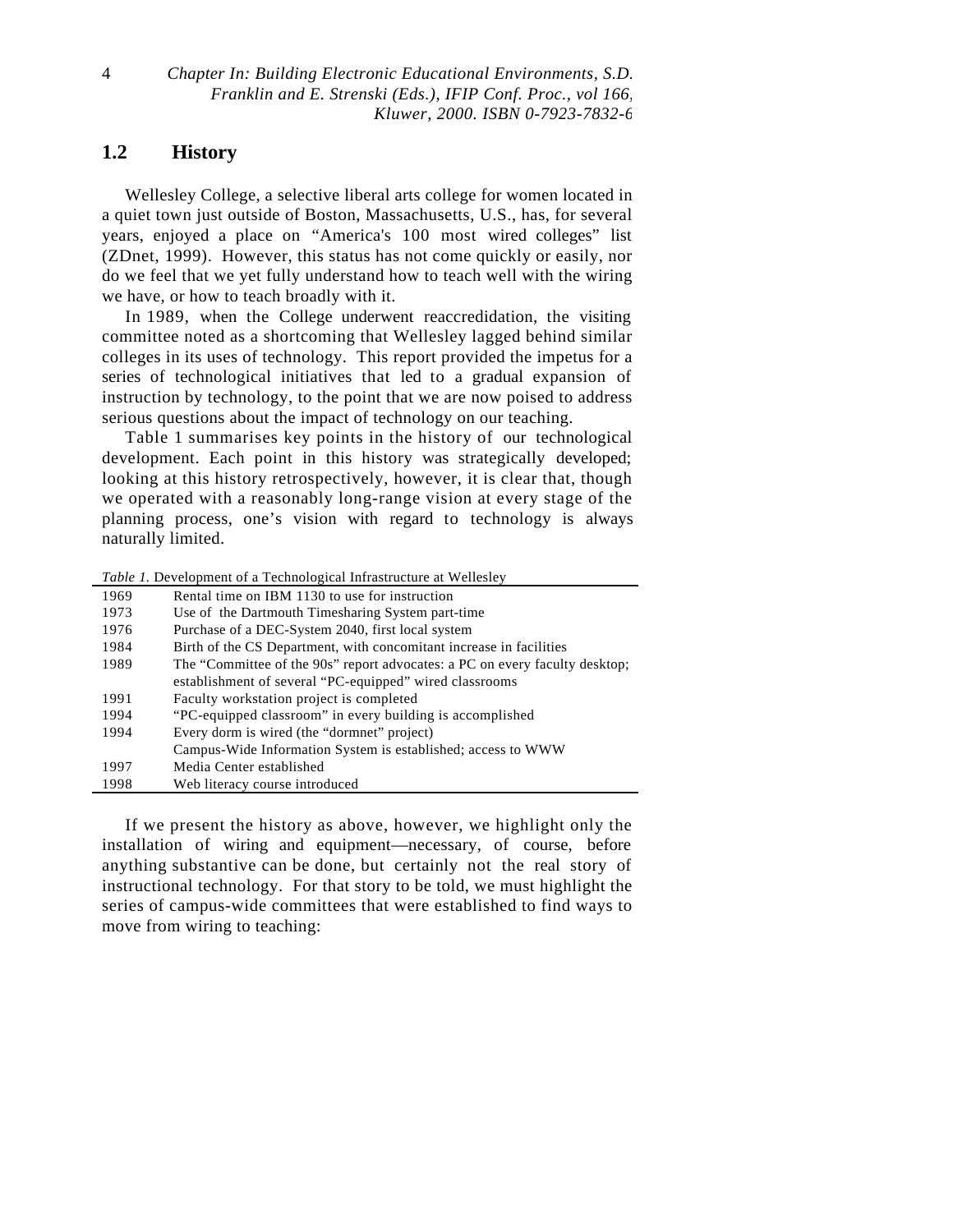| <b>Years</b> | <b>Name</b>    | <b>Objectives and Actions</b>                               |
|--------------|----------------|-------------------------------------------------------------|
| 1988-90      | Technology     | Provide technology to faculty and students, partially       |
|              | Advisory       | for purposes of curricular development                      |
|              | Committee      | Initiate major capital campaigns to support faculty         |
|              |                | workstations, wired classrooms, and grants to faculty to    |
|              |                | develop instructional applications of technology            |
| 1993-95      | Task Force on  | Recognise the pivotal role of technology in the             |
|              | Technology in  | curriculum                                                  |
|              | the Curriculum | Identify the need for a clear articulation of the role that |
|              |                | technology plays in the curriculum                          |
|              |                | Recognise the continuous need for adequate facilities       |
| 1996-98      | Task Force on  | Assess the diffusion of technology on the campus            |
|              | Information    | (both administrative and curricular)                        |
|              | Services       | Report to the Trustees about the current state of           |
|              |                | technology, identifying areas in the infrastructure of      |
|              |                | satisfaction, problem, and need                             |
|              |                | Identify need to assess technology as a tool for            |
|              |                | teaching and learning, solutions for technological          |
|              |                | literacy and access issues of students, and concerns        |
|              |                | with technology needs for faculty research                  |

*Table 2.* Ten Years of Committees on Technology

This history makes it clear that early committees concerned themselves first with the acquisition and distribution of technology; next, with developing incentives to implement instructional technology, and then with reshaping of the organisational structure to keep pace with the changing shape of technology and assessing the new structures. We are only now at the point where we can seriously address questions about the relationship between technology and learning.

Certain features of Wellesley's approach remain constant throughout: first, the goal has, from the beginning, entailed equal access to technology, access equally distributed to all faculty (regardless of research needs and discipline), to all students (regardless of prior experience and income level), and to all administrative and support staff (regardless of prior experience with technology). Second, Wellesley positions itself strategically in the middle of the pack, supporting well developed rather than cutting-edge technologies. And finally, Wellesley consistently employs an open planning process, whereby planning committees typically include multiple constituencies and collect data among all levels of users.

These strategies continued to serve WTAC well in 1998-99, as the following sections show, and bring us to the present point, where we are ready to undertake research rather than evaluation and assessment. We see in this tale an evolution from committees charged to enable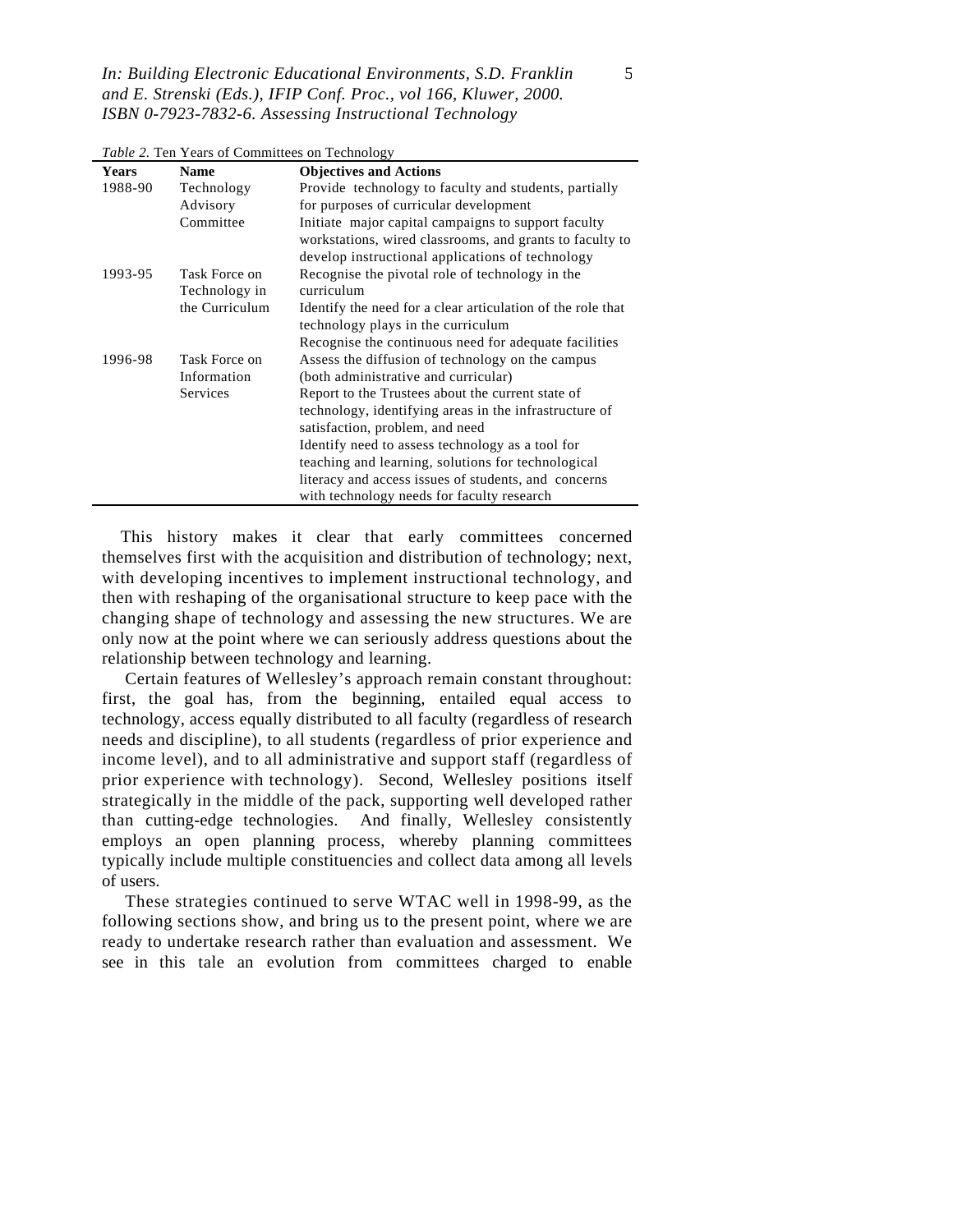technology in the curriculum to the current committee charged to develop an understanding of the interaction between technology and the curriculum.

# **2. METHODOLOGY**

WTAC initially constituted itself in 1998-99 as a small committee most of whose members had served on the Task Force on Information Services. The Committee was convened by Lee Cuba, Associate Dean of the College (now Dean of the College) and Professor of Sociology, and includes – in addition to the authors – the following membership: Micheline Jedrey, Vice President of Information Services and College Librarian; Tom Cushman, Sociology; Andrea Levitt, French and Language Studies (now Associate Dean of the College); David Pillemer, Psychology and Faculty Co-director of the Learning and Teaching Center; Steve Schiavo, Psychology; Nancy Weinstein, Belle Liang, and Angie Evans, all of the Office of Institutional Research.

The work of the WTAC committee consists of five major phases:

- 1) Planning and General Assessment
- 2) Faculty Focus Groups
- 3) Student Focus Groups
- 4) Empirical Studies
- 5) Dissemination of Findings

At this writing, three phases have been completed and the fourth is underway.

#### **2.1.1 Phase One: Planning and General Assessment**

The original Technology Task Force convened on a number of occasions to discuss its goals and plans for the project. The committee defined the research question (*"How does the introduction of new information technologies into courses affect teaching and student learning?"*), decided on the make-up of an expanded committee, and outlined the projects for the year. These projects centered on two sets of focus groups (faculty and student) to be led by members of the committee; we would use these focus groups to elucidate questions of concern to the entire community. These questions, in turn, would determine research projects to be pursued in subsequent years. Once we had settled on the focus-group format, the committee then drafted the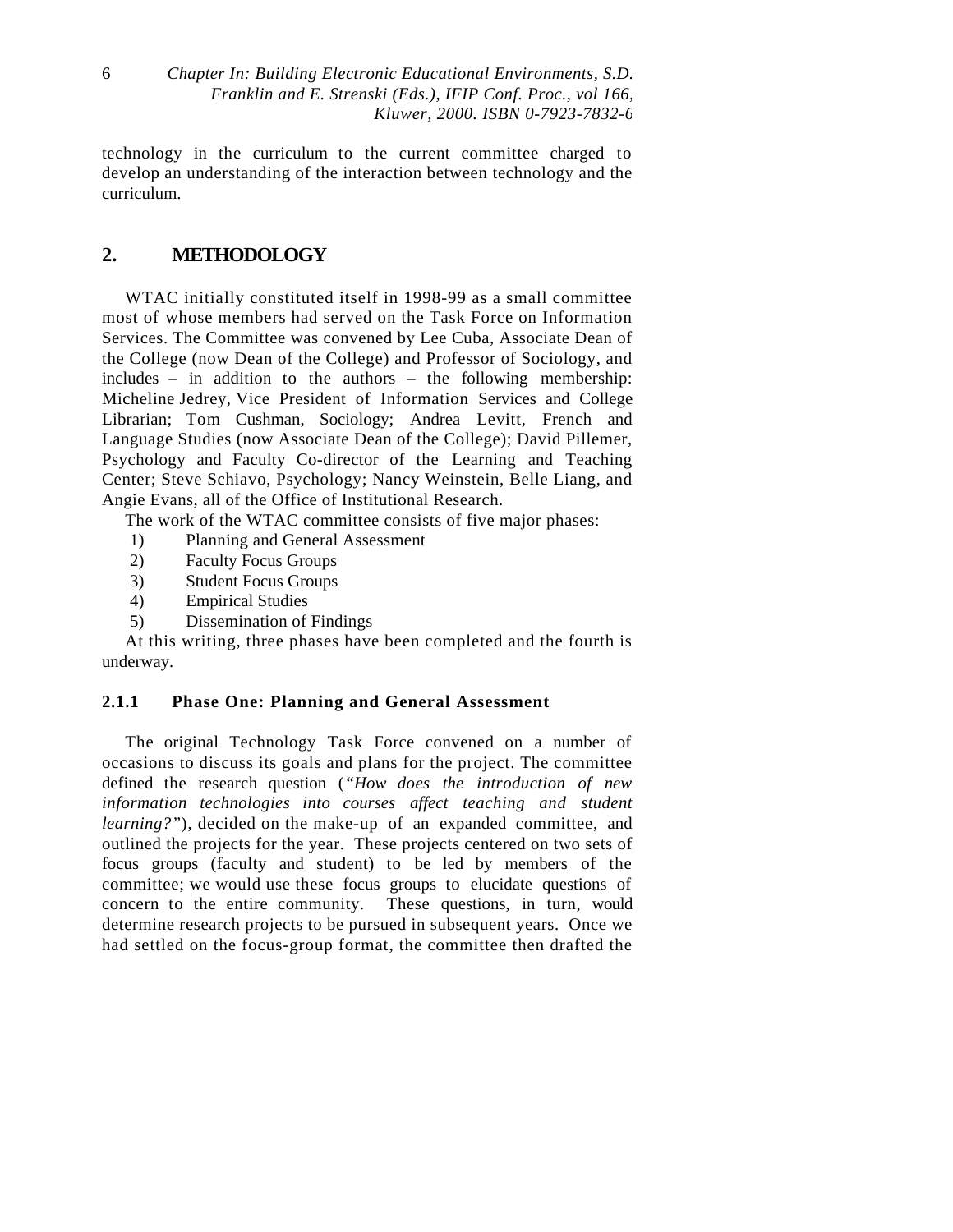questions to be explored in the Faculty Focus Group sessions, and selected the faculty who would attend.

### **2.1.2 Phase Two: Faculty Focus Groups**

Faculty representing the full range of disciplines, rank, and experience with technology were invited to meet in groups of 5-8 to discuss their classroom uses of and students' responses to new technology. Four focus groups were formed based on "instructional method". In addition, one group was formed comprising faculty who had shown themselves in public forums to be openly critical of or enthusiastic about technology. Almost all the faculty accepted invitations, a few declined due to prior commitments. The following groups were convened:

- 1) web-site group
- 2) foreign languages group
- 3) imaging group
- 4) mathematics and quantitative reasoning group
- 5) enthusiasts and critics group

Two faculty members facilitated these focus groups. The groups were prompted to discuss the following topics: classroom uses of technology; how these uses have evolved over time; how or if new technologies influenced the content or substance of their courses; how or if new technologies affected the way they teach; faculty perceptions of students' learning before and after technology implementation; and shifts in disciplinary values under the influence of technology. Most of these topics were covered spontaneously during faculty discussion; facilitators then prompted those that were not spontaneously raised.

#### **2.1.3 Phase Three: Student Focus Groups**

Fourteen students were selected more or less randomly to participate in two focus groups conducted by the Office of Institutional Research. With non-faculty members leading the groups, and students promised confidentiality, we hoped students would speak freely about their experiences of instructional technology at Wellesley. Students were prompted with questions that closely paralleled those asked of faculty. The focus groups were held during spring break.

All focus group discussions were audiotaped and transcribed; in addition, the facilitators took notes and wrote summaries of what they saw as key points developed during the discussions.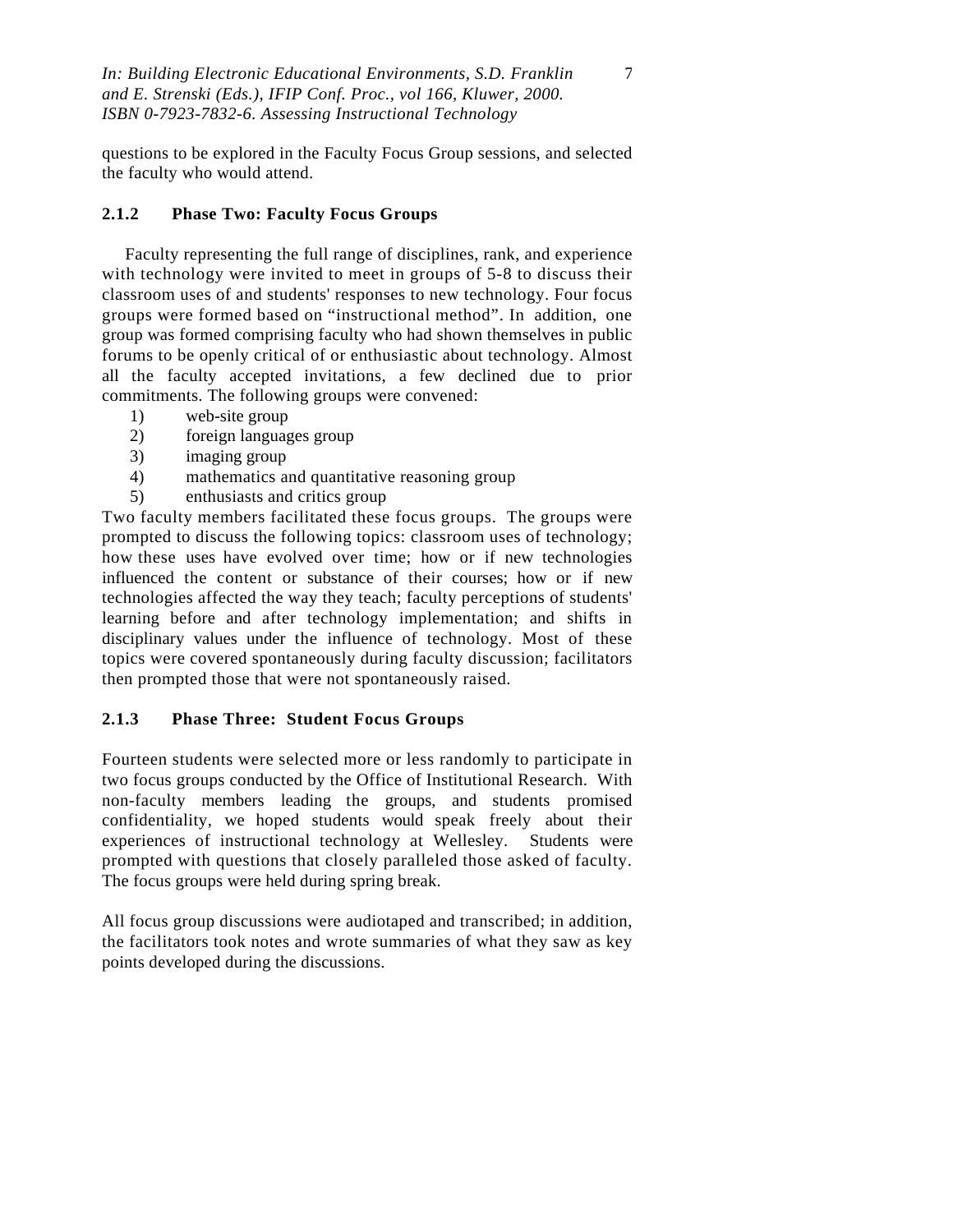# **3. FOCUS GROUP RESULTS**

The discussions in the faculty focus groups were very different from those in the student groups. The faculty in general had more complex perceptions; they had more detailed knowledge of technology; and they thought about the impact of technology from both the teacher's point of view and student's. The students tended to talk about what they had experienced and rarely mentioned the teacher's perspective. However, there were few if any points at which the discussions were at odds. Faculty characterisation of the students' point of view was generally consistent with the student group discussions, although often not as detailed.

# **3.1 Faculty Focus Groups**

The most striking impression one receives, on reading the focus group transcripts, is that faculty at Wellesley seem to implement technology carefully, and almost always in response to pedagogical need; there was no evidence that faculty implemented technology simply because they wanted to implement technology. Most faculty identified student engagement as a key reason for bringing technology into a course. For example, those who set up web pages asked students to help build the initial web page and reported a great deal of excitement at this shared venture. They use presentation software to make the content of lectures more accessible and understandable. They develop knowledge bases to put facts, images, and cultural materials at their students' fingertips.

Teachers expressed considerable interest in whether new capabilities afforded by technology can change what and how students learn. For instance, many teachers reported that, because it is now easy to use images to teach an idea, they now use more visuals in class. At the same time, faculty in text-based disciplines such as languages and literature, although they too have begun to use electronic imaging to aid their teaching, expressed concern about what will happen to text: *Is literature dying?* they asked. *Is the love for text dying?* Other faculty wondered if students are able to read and remember and understand long chunks of material as well as they used to.

A consistent theme in all faculty discussion is how much time new technology takes. There is a steep learning curve; mastery of a new technology only comes with considerable experience and time investment. Sophisticated users master new products relatively easily; for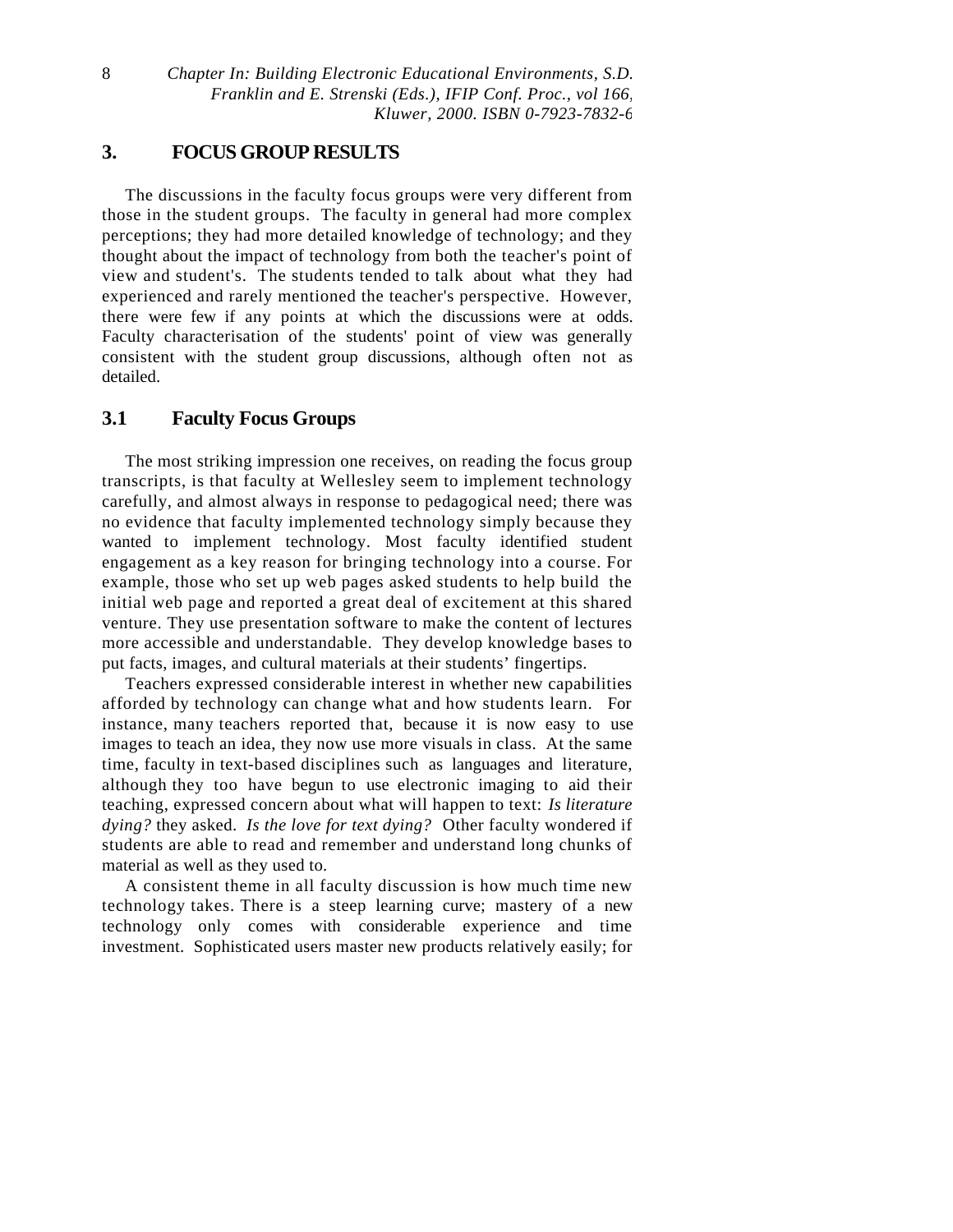the unsophisticated the prospect of having to master a new application is daunting. They expressed worry that they may end up spending too much time on learning the technology, not on developing their teaching. When the development could be done collaboratively, it worked well; however many faculty reported feeling isolated if they were the only ones in their departments involved. New versions of software and upgrades in hardware often cause extra work.

Still, a wide range of faculty agreed that technology frees up class time to do different things. In a number of disciplines some of the more mechanical tasks are either taken over entirely by technology (number crunching, e.g.), or can be handled by technology outside of class (looking up words in a foreign language dictionary; learning the strokes necessary to form characters in Chinese), allowing the teacher more time to work on "higher-order" tasks in class. However, some faculty worry about whether this leads to certain skills that were formerly valued now being black boxed, downgraded in importance. As the computer takes over more and more functions teachers must restructure their courses, changing the emphasis of lectures and assignments.

Few teachers mentioned the most pervasive technological change affecting academic work, the word processor, but nearly everyone mentioned that other widespread innovation, e-mail. E-mail is now used extensively for communication between faculty and students; many questions now get asked and responded to outside of class time. Faculty saw this as beneficial (students do not get hung up on unresolved questions) but also potentially troubling (email is sometimes used as a way to avoid direct interaction; faculty may not be able to get to know some students as well as they used to).

*Table 3.* Email

| <b>Positive</b><br><b>Negative</b> | <b>Faculty Point of View</b><br>Convenient, timely response<br>Less personal contact<br>May take more time. | <b>Student Point of View</b><br>Convenient, timely response<br>Less personal contact |
|------------------------------------|-------------------------------------------------------------------------------------------------------------|--------------------------------------------------------------------------------------|
|                                    | Disciplines: Used by almost everybody                                                                       |                                                                                      |
|                                    |                                                                                                             |                                                                                      |
|                                    |                                                                                                             |                                                                                      |
|                                    | <i>Table 4.</i> In-class projection (text, lecture notes, programs, images, web pages)                      |                                                                                      |
|                                    | <b>Faculty Point of View</b>                                                                                | <b>Student Point of View</b>                                                         |
| <b>Positive</b>                    | Focuses the attention of whole                                                                              | Generally positively regarded,                                                       |
|                                    | class in one place; easy to                                                                                 | expected                                                                             |
|                                    | demonstrate software or display                                                                             |                                                                                      |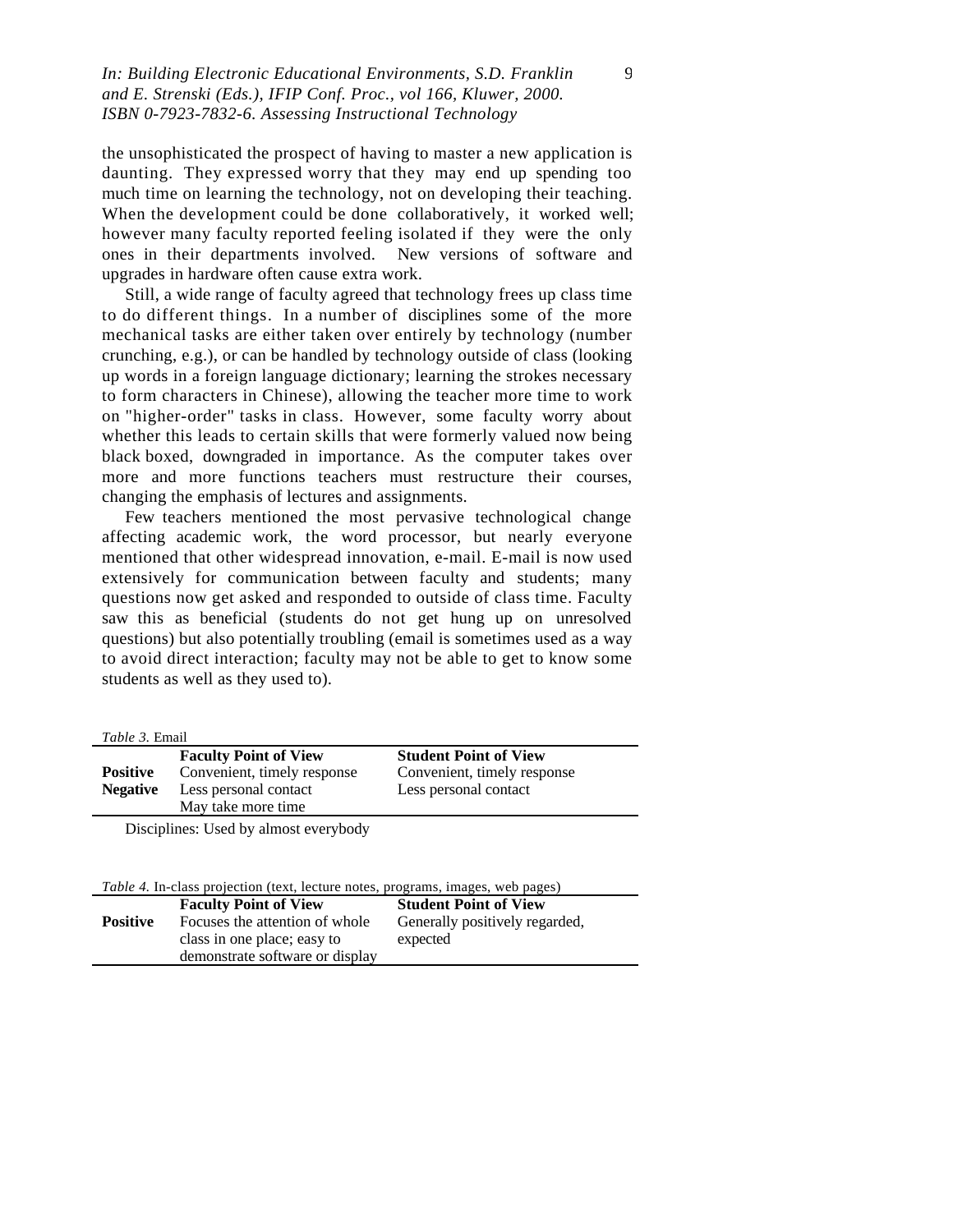|                 | material; gives flexibility in<br>presentation                     |                                                                       |
|-----------------|--------------------------------------------------------------------|-----------------------------------------------------------------------|
| <b>Negative</b> | Compatibility, upgrades,<br>obsolescence, equipment<br>malfunction | Can be overdone, very disruptive<br>when it does not work as expected |

Disciplines: Sociology, Comp. Science, Literature, Writing, French, Art, Geography

| Table 5. Software for skill training (characters, syntax, pronunciation, oral presentation) |  |  |
|---------------------------------------------------------------------------------------------|--|--|
|                                                                                             |  |  |

|                 | <b>Faculty Point of View</b>                                                                                            | <b>Student Point of View</b>                                     |
|-----------------|-------------------------------------------------------------------------------------------------------------------------|------------------------------------------------------------------|
| <b>Positive</b> | Frees up class time for "higher"                                                                                        | Can work on own time, at own rate,                               |
|                 | level" activities                                                                                                       | as much as needed                                                |
| <b>Negative</b> | Black boxing concepts rather<br>than drudgery, concern whether<br>students acquire breadth, learn<br>underlying concept | Software comes to define what<br>student thinks is to be learned |
|                 |                                                                                                                         |                                                                  |

Disciplines: Japanese, Chinese, French, Math, Astronomy, Psychology, Language Studies

*Table 6.* Organised Knowledge Base (images, slides, maps, statistics, cultural material)

|                 | <b>Faculty Point of View</b>                                   | <b>Student Point of View</b>         |
|-----------------|----------------------------------------------------------------|--------------------------------------|
| <b>Positive</b> | Images can replace text,                                       | Much liked                           |
|                 | organises material, new kinds<br>of material made available    |                                      |
| <b>Negative</b> | Copyright issues, obsolescence,<br>time consuming to assemble, | Some prefer paper                    |
|                 | time consuming to co-ordinate                                  |                                      |
|                 |                                                                | י ידי היו מידים ולא היה מידים וני המ |

Disciplines: Art, Sociology, French, Greek & Latin, English, Literature, Geography, Physics, Spanish

| Table 7. Internet Resources (linked web-page, web searching) |
|--------------------------------------------------------------|
|--------------------------------------------------------------|

|                 | <b>Faculty Point of View</b>     | <b>Student Point of View</b>         |
|-----------------|----------------------------------|--------------------------------------|
| <b>Positive</b> | Much information available       | Much information available, no       |
|                 |                                  | standards for information            |
| <b>Negative</b> | Need for teaching students to be | Students may use instead of library, |
|                 | critical of sources              | plagiarising                         |

Disciplines - French, Astronomy, Physics, Sociology, Classics, Computer Science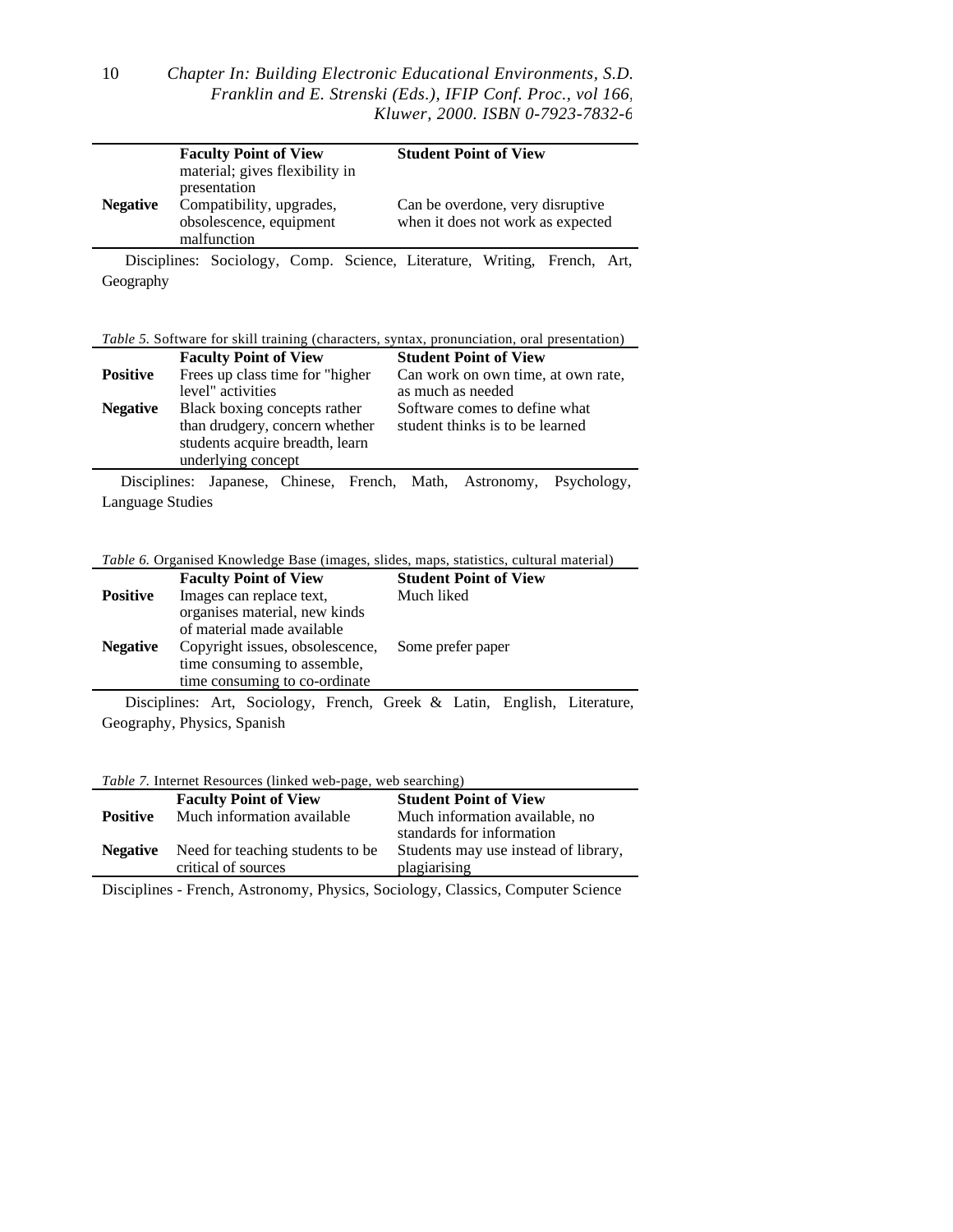*Table 8.* Archival course web-site (syllabi, lecture notes, assignments, links to web resources, student, papers)

|                 | <b>Faculty Point of View</b>       | <b>Student Point of View</b>                                                    |  |
|-----------------|------------------------------------|---------------------------------------------------------------------------------|--|
| <b>Positive</b> | makes administration of course     | generally positively regarded, helps                                            |  |
|                 | easier, easier to connect students | to think visually                                                               |  |
|                 | to information sources             |                                                                                 |  |
| <b>Negative</b> | time consuming to develop;         | interest may wane, may take for                                                 |  |
|                 | linked web-sites may disappear     | granted, prefer paper                                                           |  |
|                 |                                    | Disciplines - Greek & Latin, French, English, Sociology, Biology, Computer Sci. |  |

*Table 9.* Course Web-site for Project (student generated)

|                 | <b>Faculty Point of View</b>                                       | <b>Student Point of View</b>  |
|-----------------|--------------------------------------------------------------------|-------------------------------|
| <b>Positive</b> | very motivating when course                                        | Students see interconnections |
| <b>Negative</b> | project<br>A lot of work, requires<br>technological sophistication | A lot of work                 |

Disciplines - French, History, Spanish

## **3.2 Student Focus Groups**

The discussion in the student focus groups was less wide-ranging and tended to reflect individuals' reactions to the uses of technology to which they had been exposed.

In moderation, students liked the use of presentation software when it was seamless and relevant to the instructor's teaching of course material. They saw real benefits to having lecture outlines on-screen. However, they also discussed the problems of going overboard with on-screen material, which they saw as a loss of flexibility and an overemphasis of detail. They thought that in-class projection was especially relevant in visually oriented courses (e.g., Art History, Astronomy) or those where simulation makes complex concepts more understandable (e.g., Physics, Oceanography, Biology). Students saw as real detriments to a course, problems arising from failure of equipment or from teachers using technology they had not mastered, and logistic problems resulting from rapidly changing hardware/software.

 Students find email a convenient way to communicate with their instructors and use it in moderation. They find it useful for getting quick responses to simple questions outside of regular class time. Some admit that they use email to handle uncomfortable situations (e.g., asking for an extension on an assignment); others conscientiously avoid email and make the effort to see or call their instructors in these situations.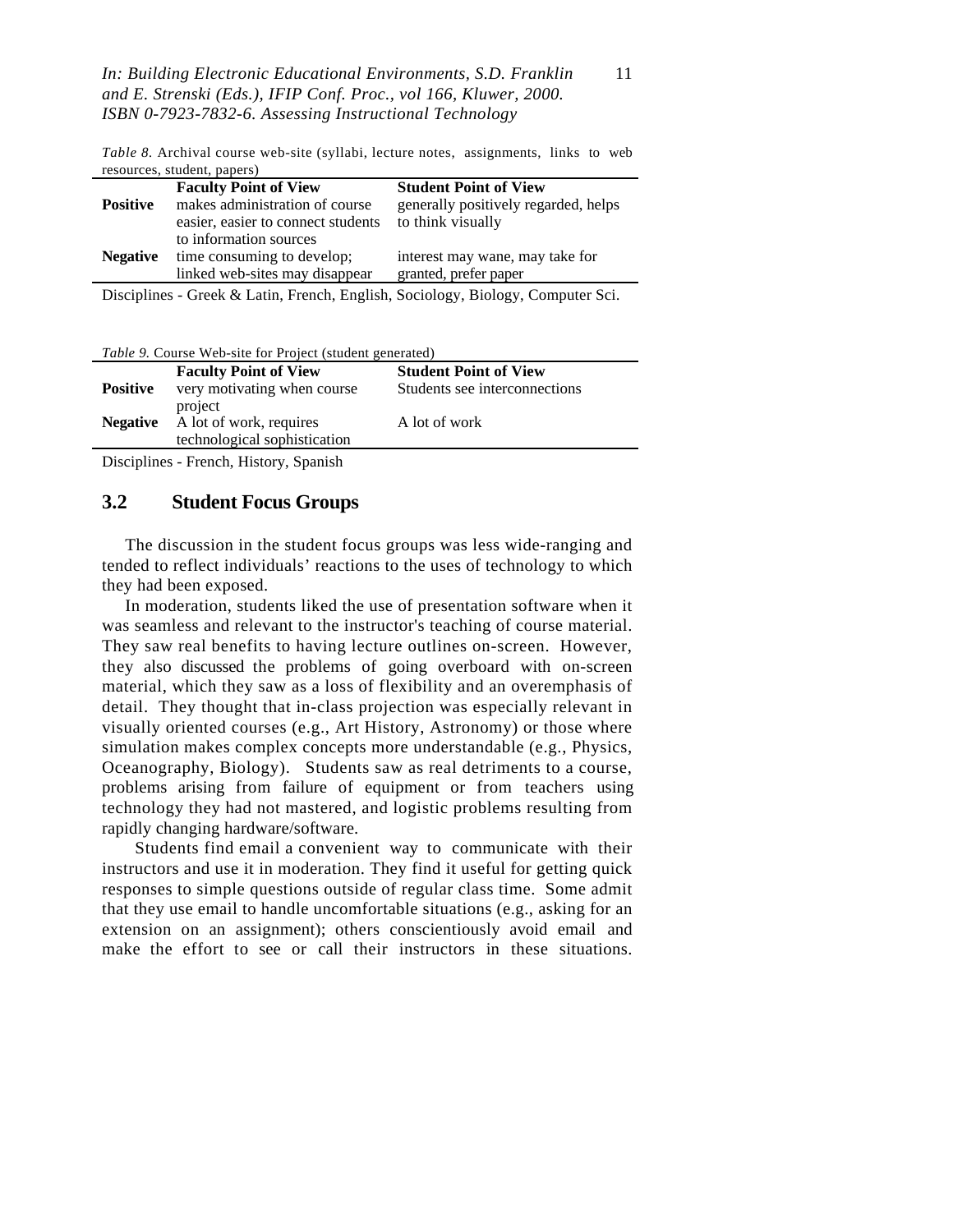Students participate in course bulletins only when the instructor actively contributes to the bulletin by posing interesting questions, posting responses, and supporting an interchange among the students in the course. In some classes, the bulletin becomes a sort of public email where the instructor is asked questions by students and responds to them individually, but the interchange among students never develops.

Students appreciated the convenient accessibility as well as the breadth of information (e.g., links to relevant resources) on the Web. Many students understood that Web sources vary in accuracy of information and therefore thought it was useful to have the professors help them determine legitimacy of Web sites. Students liked having course materials (e.g., outlines of lectures, discussion questions, reading lists, answers to exams) accessible on the CWIS in moderation. It was important that CWIS materials be easy to find, up-to-date, and relevant to lectures. Even if materials were available on CWIS, students wanted to read them in hard copy and typically printed them out.

A number of students complained of having problems and feeling intimidated when they were required to use software for course work without adequate support and specific training. Students noted that it seemed especially hard to find support/tutoring for software used only in specific classes (e.g., PowerPoint, SPSS, Mathematica).

| Email           | Convenient way to communicate with instructors                                                                       |  |  |  |  |  |
|-----------------|----------------------------------------------------------------------------------------------------------------------|--|--|--|--|--|
|                 | Quick responses to simple questions outside of class<br>Some use email in awkward situations (asking for extensions) |  |  |  |  |  |
| <b>Course</b>   | Students participate only when the instructor actively contributes                                                   |  |  |  |  |  |
| <b>Bulletin</b> | Sometimes a sort of public email between instructor and class                                                        |  |  |  |  |  |
|                 | members, no student-student posting                                                                                  |  |  |  |  |  |
|                 | Help shy people participate in discussions                                                                           |  |  |  |  |  |
|                 | Help students to write the way they speak                                                                            |  |  |  |  |  |
|                 | Help students talk about sensitive topics (e.g., pornography)                                                        |  |  |  |  |  |

| Table 11. In-class presentation software |  |  |
|------------------------------------------|--|--|
|------------------------------------------|--|--|

| <b>Benefits</b> | In moderation, students liked the use of presentation software when it<br>was a seamless and relevant to course material |
|-----------------|--------------------------------------------------------------------------------------------------------------------------|
|                 | Help focus their attention                                                                                               |
|                 | Help organise the lectures                                                                                               |
|                 | Especially useful in visually-oriented courses (e.g., Art History,                                                       |
|                 | Astronomy)                                                                                                               |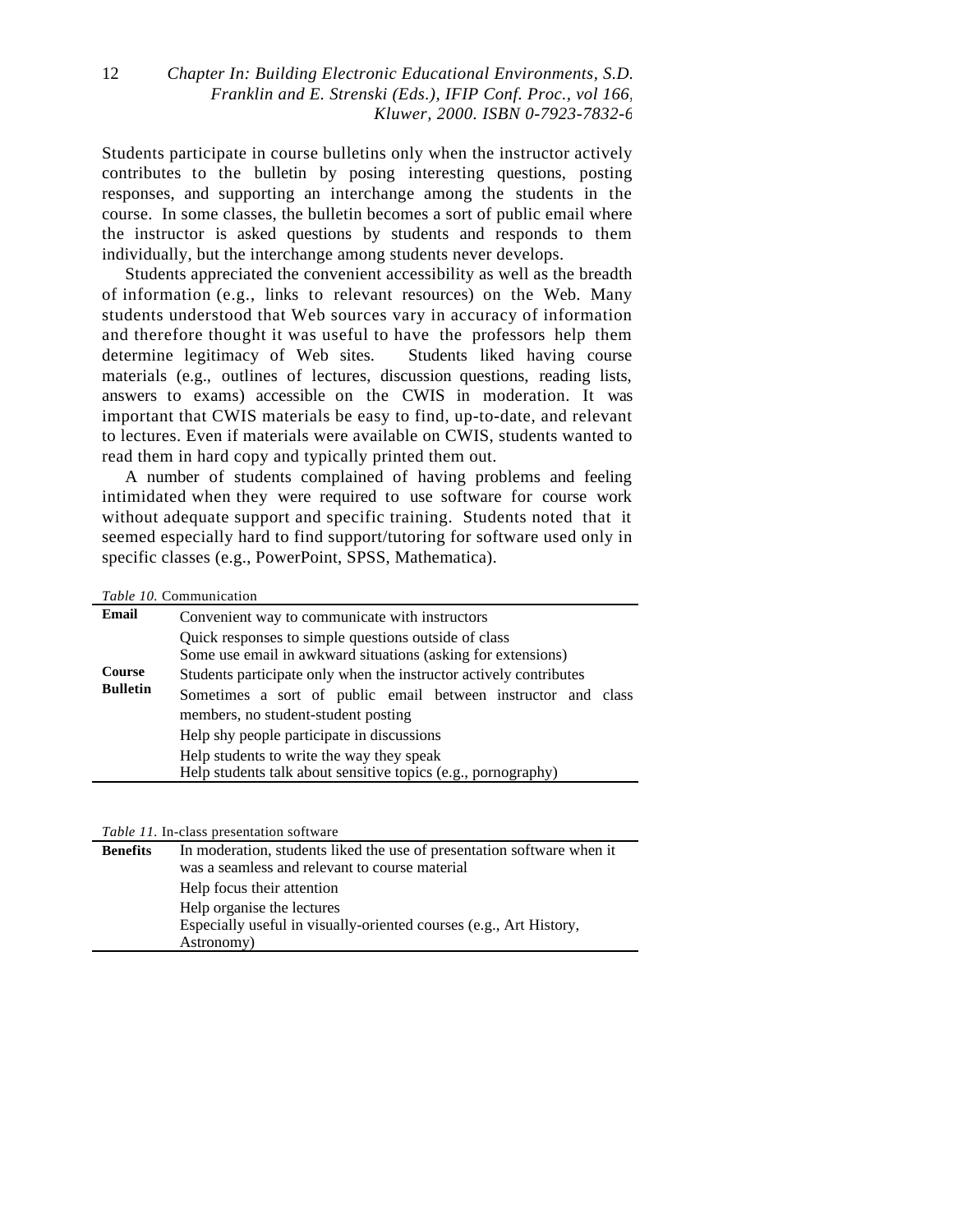| <b>Benefits</b> | In moderation, students liked the use of presentation software when it<br>was a seamless and relevant to course material |  |  |  |
|-----------------|--------------------------------------------------------------------------------------------------------------------------|--|--|--|
|                 | Help focus their attention                                                                                               |  |  |  |
|                 | Help organise the lectures<br>Especially useful in visually-oriented courses (e.g., Art History,<br>Astronomy)           |  |  |  |
| <b>Problems</b> | Too much structure, information                                                                                          |  |  |  |
|                 | Equipment failure very disruptive                                                                                        |  |  |  |
|                 | Rapidly changing hardware and software                                                                                   |  |  |  |
|                 | Teachers using technology which they have not mastered                                                                   |  |  |  |

|  | <i>Table 12.</i> Supplementary Teaching Software (CD-ROM textbooks, Language drills, |  |  |  |
|--|--------------------------------------------------------------------------------------|--|--|--|
|  | Mathematica, V-labs, SPSS, Powerpoint)                                               |  |  |  |
|  |                                                                                      |  |  |  |

| <b>Benefits</b> | Seen as tools needed in mastering subject matter                   |  |  |  |
|-----------------|--------------------------------------------------------------------|--|--|--|
| <b>Problems</b> | Software running on only one platform, or on the newest equipment. |  |  |  |
|                 | Sometimes felt lack of interaction with teacher.                   |  |  |  |
|                 | Often had insufficient training and support.                       |  |  |  |
|                 | Most a problem with software used only in a few classes.           |  |  |  |

*Table 13.* Easy Access to Information

| <b>Internet</b> | Liked the convenience, accessibility and scope of information available<br>on the Web.                                                           |
|-----------------|--------------------------------------------------------------------------------------------------------------------------------------------------|
|                 | Many understood problems of reliability of Web sources and were<br>interested in how to determine the legitimacy of information at Web<br>sites. |
| <b>Course</b>   | Liked having course materials accessible on the CWIS in moderation.                                                                              |
| materials       | Important that CWIS materials be easy to access, up-to-date, and                                                                                 |
| on the          | relevant to lectures.                                                                                                                            |
| <b>CWIS</b>     | Even if materials were available on CWIS, students wanted to read                                                                                |
|                 | them in hard copy and typically printed them out.                                                                                                |

# **4. FOURTH PHASE: RESEARCH PROJECTS**

During Phase Four, the committee met to cull the results of the focus groups for areas that deserve further study. We looked for areas that were mentioned recurrently, by faculty and students alike, across disciplines and user groups, and with some degree of ambivalence. While it is clear that some uses of instructional technology are still rough and draw criticism from faculty and students alike (packaged CD-ROMs;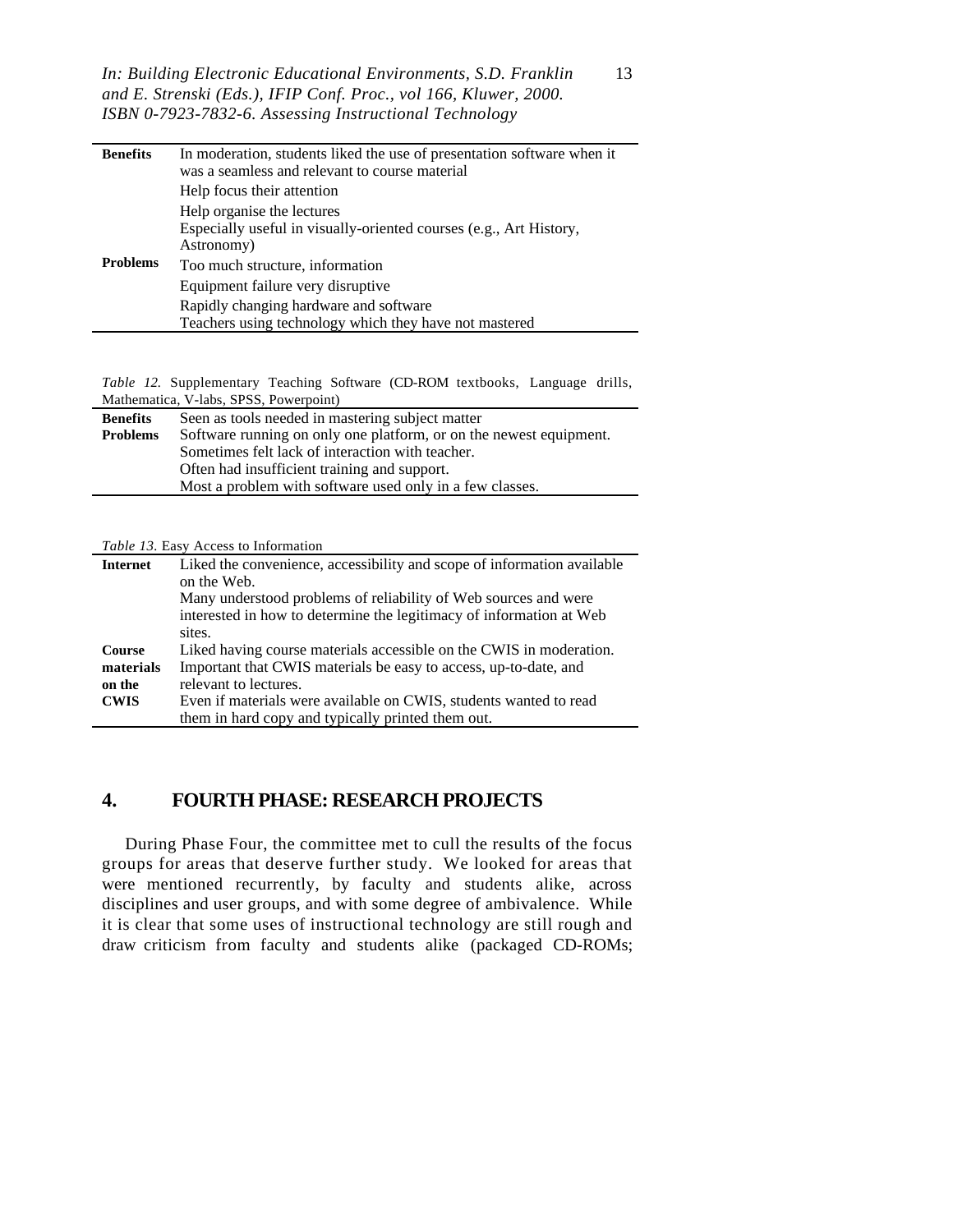presentation software); some uses are well-developed within the context of certain disciplines (SPSS), and others (email, the world wide web) have quickly become widespread and altered the culture of learning and teaching in ways that invite reflection and question. It is these latter that the committee has decided to investigate during the upcoming year. Each of the studies is of a small scale and attempts to explore and quantify the effects of a specific technology on teaching and/or learning. We estimate that each of the studies can be completed in two semesters.

Of the four studies we identified, two are being conducted while the remaining have been postponed for the future. The studies under way are particularly important because they have a greater effect on the intellectual life of all members of our community and the College as a whole.

### **4.1 Study of Internet Resources Use**

In the faculty focus groups there was much discussion and concern about the use of the Web in courses. A number of faculty members expressed concern about the unreliability of information found on the Web and about how critically students could assess the quality of the information they found. The first study will assess students' use of the Internet focusing on their abilities to critically evaluate the validity of what they find. About two hundred students will be surveyed in the 1999- 2000 Academic Year.

Even though there have been recently some studies on the abilities of users to locate information on the web (see e.g., Spool et. al. 99), these studies are not addressing the validity of the information and the critical evaluation of web contents. There have also been several recent studies on the way high school and college students use the web (Blumberg & Sparks 99) and evaluate its contents (Lubans 99; McCollum 98). These latter studies, however, focus on the students' *perception* on the quality of web contents, which may or may not be accurate (e.g., a student may feel that he has found the answer to his search, though this may not be the case). For a comprehensive survey of such studies see (Levitt & McDonald 99).

In our study we plan to have students search for answers to a variety of questions (including questions that may not have answers as well as questions that may have easily accessible misleading "answers"). We will, then, evaluate the results of their searches and compare them to the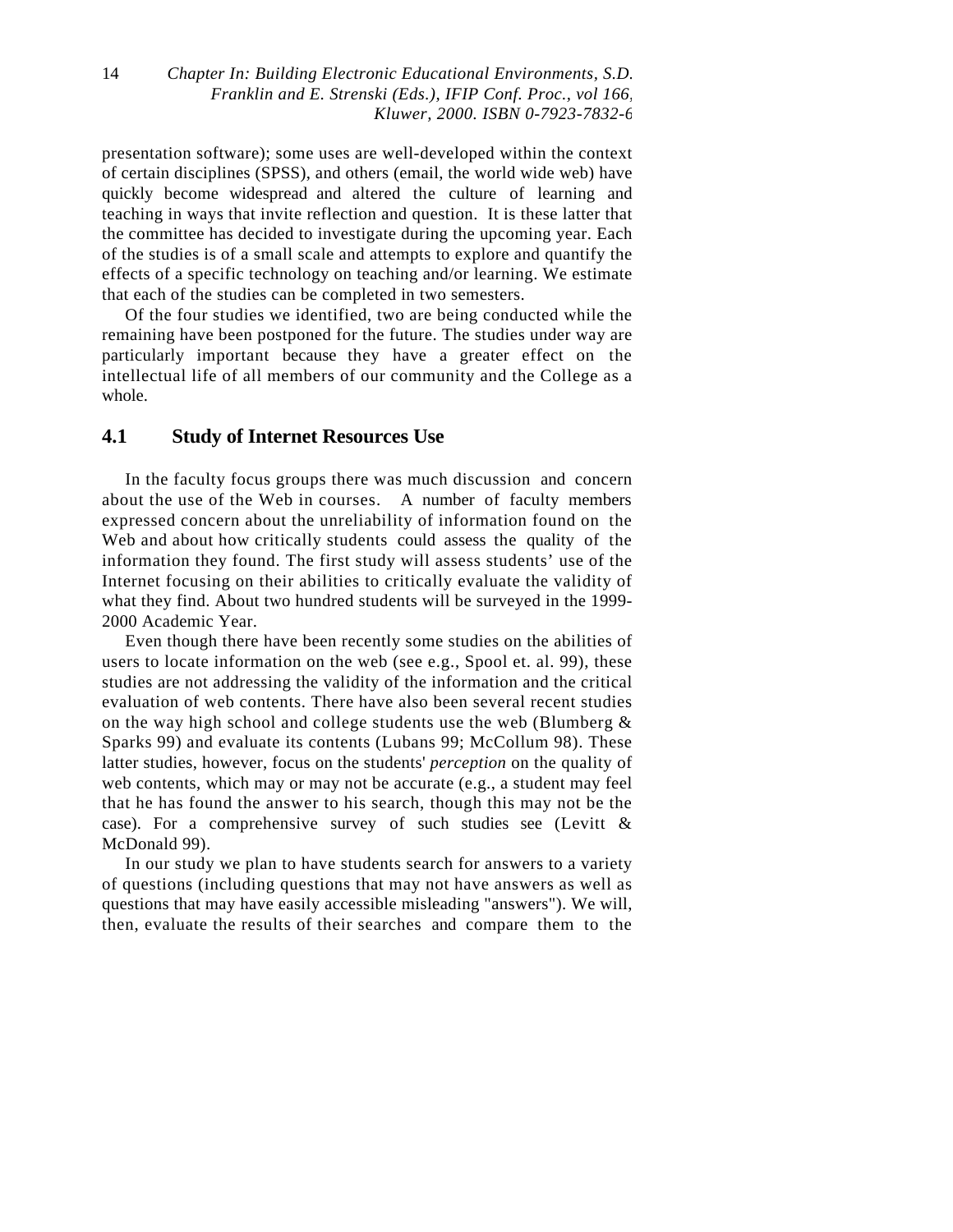students' perception of correctness in their answers, thus getting a more accurate assessment of the way they use the web resources.

### **4.2 Studies of E-mail and Conferencing Use**

The topic of the nature of communication carried on via email has come up in several contexts. Teachers have expressed concern that they have less personal acquaintance with students now that so much of the communication can be handled by email. Students have reported how much they like the immediacy of email responses (quick responses during late hours are especially appreciated). Some students report selective use of email (quick answers to simple questions, asking for extensions). There is some sense that the communication at a distance provided by email leads to it being used for avoiding unpleasant situations.

Starting this September, the College is switching from the old standalone email and bulletin system into an integrated conferencing system that uses an attractive graphical user interface. It is expected that the user-friendly conferencing system will greatly increase communication among the members of the College. These circumstances, therefore, make this a timely study. Two related projects are planned.

The first is a survey of how email and conferencing is actually used by faculty and students. The results could provide information on the range and variation of the use of email in courses.

The second project is more exploratory. The issue is how the intended content and the understood content of the message differ from what is written. A preliminary study could be done in a class, a sort of "role playing through email task". The student would be provided with the description of a situation composed of a set of email messages. The student's task would be to interpret the situation and then to compose a responding email message to complete the exchange. Data would be collected before they responded on how they understood the situation, and again after they responded to determine what they intended their message to accomplish and why.

Both studies could provide information on problems stemming from using or not using email, and on the more successful uses of email.

The following studies have been identified as worth pursuing but have not been addressed yet.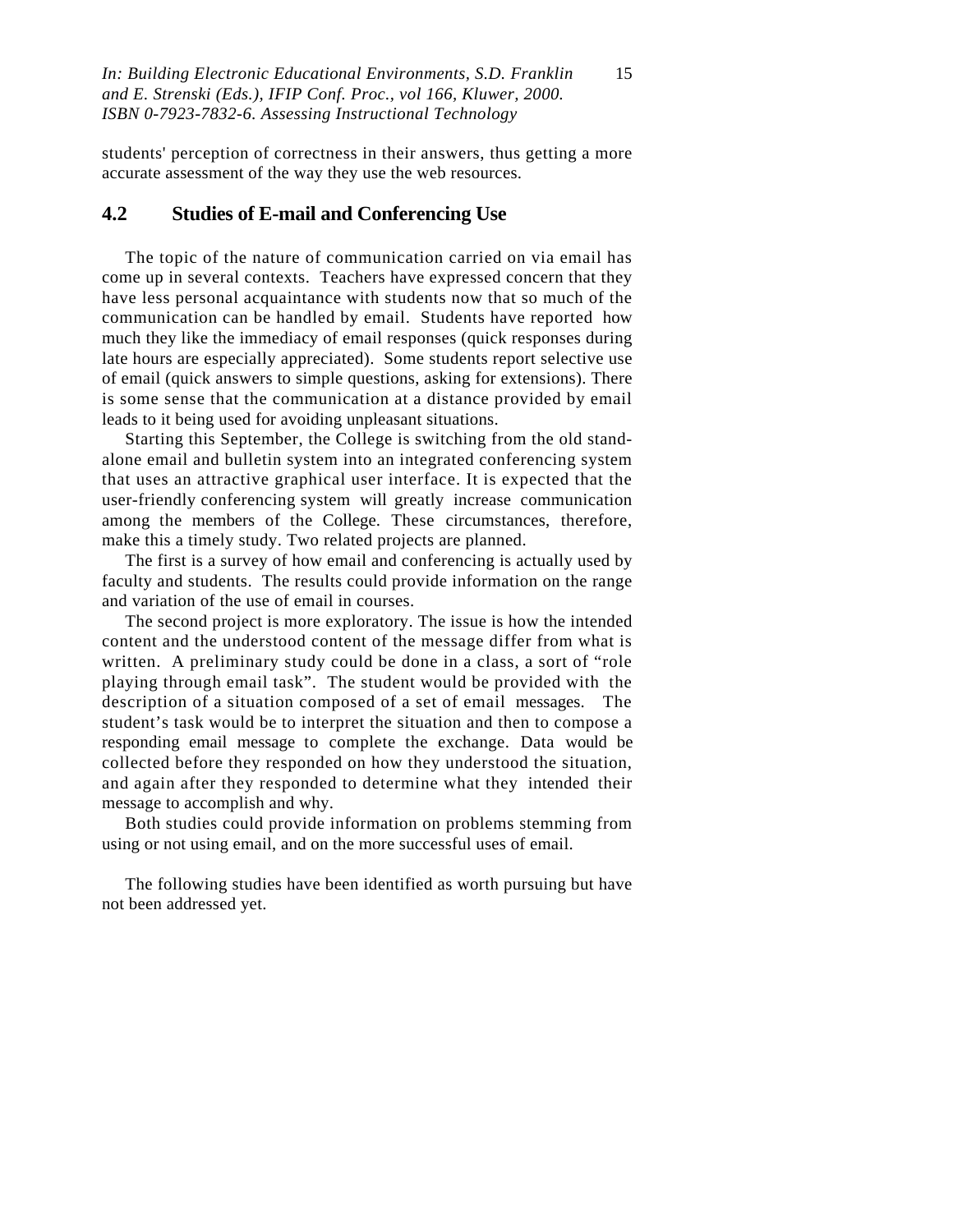### **4.3 Assessment of the Form of Information Presentation**

A major aspect of how technological innovation has affected teaching and learning is that it has made it much easier to work with information in non-textual forms. It is now relatively easy to incorporate visual material (either still images or video sequences) as a part of a document or presentation. These capabilities have been exploited in a variety of courses, but it is not always clear how much they have affected the way students learn material. Sometimes they appear to have been clearly beneficial; in other instances the benefits are less clear.

To address these issues we propose two parallel studies. For each we will develop or find several documents in a general content area which vary with respect to how much they use images and how much they incorporate hypertext linking. One study will have a set of documents, which systematically vary in the degree to which they incorporate visual and video materials. For the second study the documents will vary with respect to how much they incorporate hypertext links.

#### **4.4 Information Accessibility on Web sites:**

The Web, the academic use of the web, and course web sites in particular, were the topic of much discussion in faculty focus groups, with somewhat more limited discussion in student focus groups. Some faculty have developed course web sites and much effort has been expended putting information on the CWIS. One of the problems in developing a web site is that the person creating the site has a very different knowledge of the site than a naïve user. Also, it is very difficult for the developer to anticipate how the user will go about looking for information. When the size of a site gets even moderately large, it may become difficult for first-time visitors to navigate effectively and find the information they need.

This study would involve looking at the behaviour of people seeking information on web sites perhaps using the "treasure hunt" approach. People would be asked to look for some specific facts on particular sites and their behaviour recorded. The expectation would be that good and bad design features as well as efficient and problematic search strategies would be identified. From the study we could develop a fairly simple tool which developers could use to assess the efficacy of web sites they have designed.